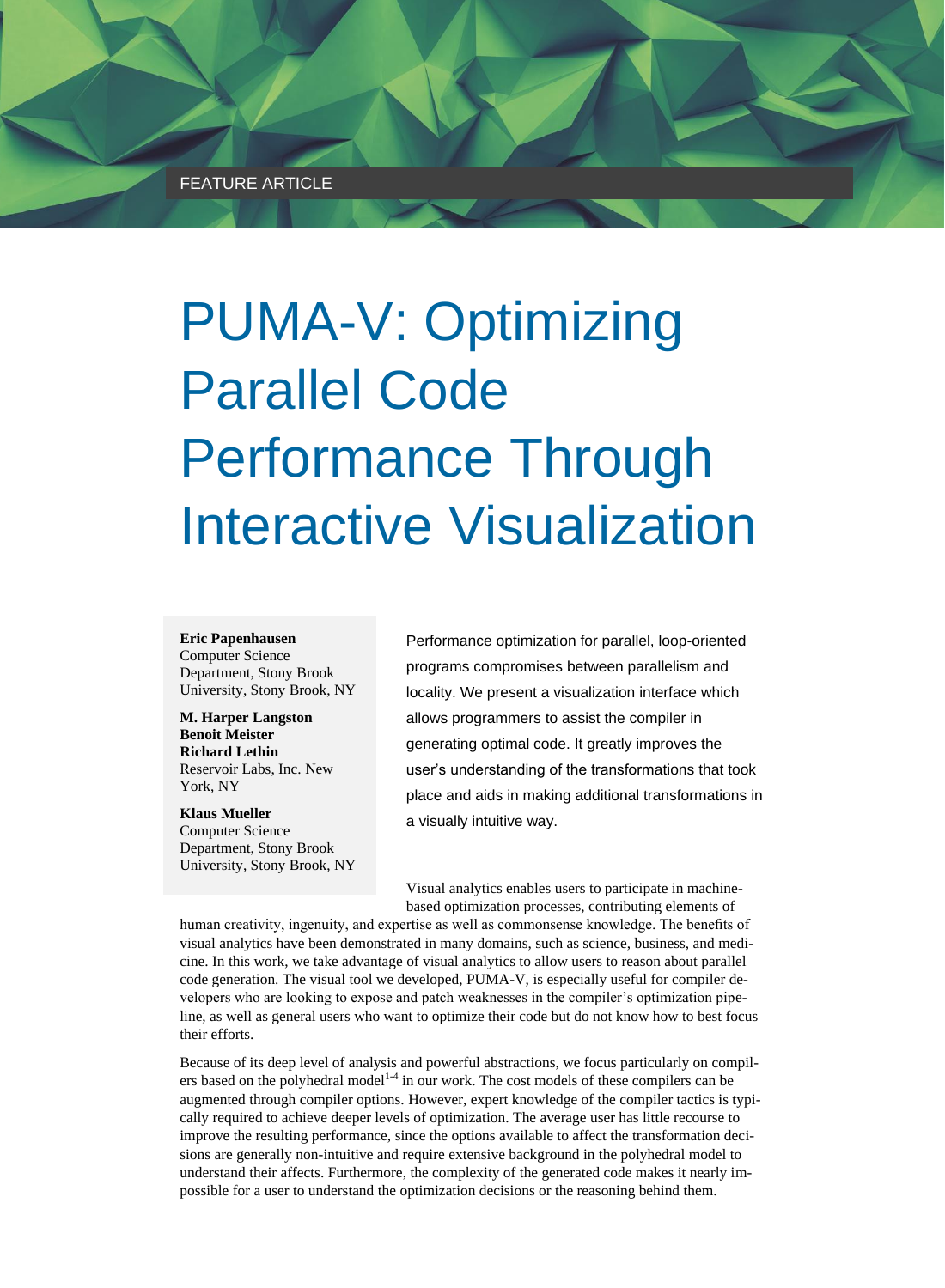PUMA-V stands for *P*olyhedral *U*ser *M*apping Assistant and *V*isualizer. It allows users to affect, at a fine level of detail, many of the optimization decisions made by R-Stream, a polyhedral based source-to-source compiler.<sup>1</sup> The main contribution of PUMA-V, compared to previous work on polyhedral visualizations, is its tight integration with a fully-automatic compiler via linking to the compiler's library, calling functions such as scheduling, dependence analysis, etc. The automatic compiler uses linear programming to produce a program schedule, optimizing a cost function that favors locality, parallelism, and other factors. PUMA-V empowers the user, possibly after an automatic optimization, to improve the schedule further. The views of PUMA-V are augmented with static and runtime performance analyses to help guide the user in making manual transformation decisions to the most problematic parts instead of just applying boilerplate transformations. A simple drag-and-drop interface makes it easy and intuitive to use.

User studies we conducted show that the semi-automatic approach available through this tool enables better performance as well as a greatly improved understanding of the transformations made by the compiler. Although we apply this tool to a compiler based on the polyhedral model, many of the visualizations and interactions we use can be applied to compiler optimizations in general. With the widespread adoption of polyhedral techniques into popular compilers like GCC and LLVM, our tool will become even more useful in the future.

# THE POLYHEDRAL MODEL

Much work has been done on the polyhedral model for loop parallelization.<sup>1</sup> These techniques involve representing a loop nest as a system of linear constraints. This is an abstraction where the lower and upper bounds of a simple for loop become linear constraints that define the boundary of a polyhedron, or iteration domain for a statement. In programs with nested loops, each loop represents an axis in the multi-dimensional iteration domain. Each point in the iteration domain represents an instance where the statement will be executed and is assigned a logical execution date based on the surrounding loop iterators. Changing the shape of this polyhedron translates to a transformation of the code because it changes the execution dates of the statement instances. New execution dates can be computed for statement instances via a scheduling relation. This is a multi-dimensional vector that can represent a number of common program transformations (e.g. loop interchange, fusion / fission, skewing, etc.).

Along with the iteration domain, dependences between statement instances are computed. A dependence occurs when two statement instances access the same memory location and at least one of these accesses is a write. Dependences help define the semantics of the program (i.e., preserving dependences will preserve program semantics). The iteration domain and dependences together form a linear programming problem; where the objective is to minimize the runtime by transforming the iteration domain in a way that exposes parallel loops. C code is then generated from this abstraction and compiled by a low level compiler (e.g. GCC). Algorithms that perform code transformation in this way are called polyhedral scheduling algorithms. Modern polyhedral compilers expose loop parallelism in a way that also allows the loops to be tiled (i.e. an important optimization for cache locality).

Polyhedral compilers expose loop-level parallelism, optimize for cache locality, expose SIMD parallelism, etc. In practice they make reasonably good optimization decisions that result in better performance. Because the polyhedral model is based on heuristics and cost models, some optimization decisions are sub-optimal. Hence, while performance improvement is generally obtained, there is no guarantee on the optimality of the performance of the optimized programs.

# THE PUMA-V INTERFACE

The interface we present here builds on our previous system published in  $^{20}$  (see sidebar for a description). The main view (Figure 1), chord view (Figure 7), and global view (Figure 9(b)) together give a detailed account of the optimizations made by R-Stream and various performance characteristics of the transformed code. These views are all linked and transformations made in one view will trigger an update in the others to show the state of the transformed code. Current tools allow users to make polyhedral transformations; but do not incorporate automatic polyhe-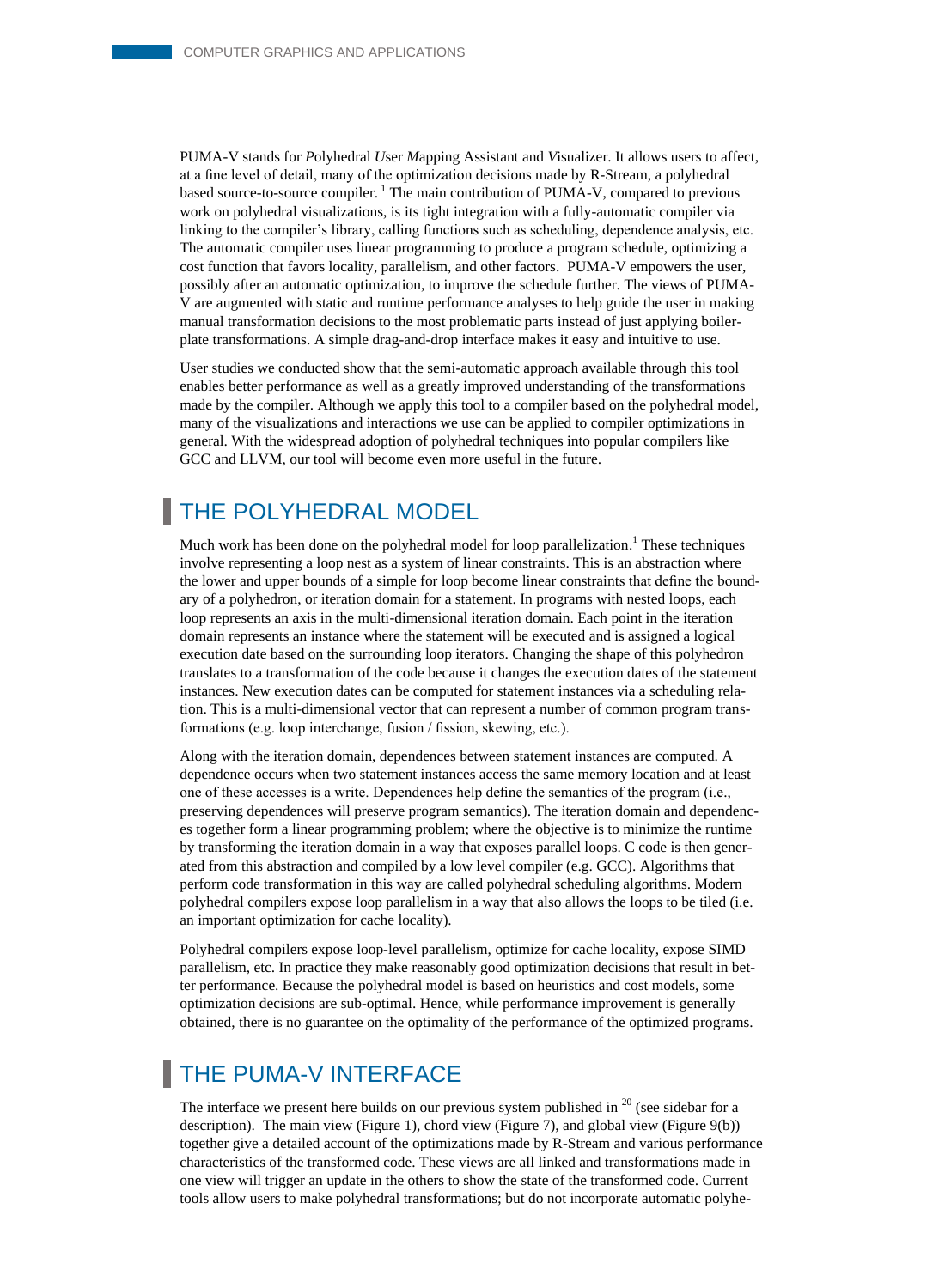

Figure 1 The PUMA-V tool showing the state of the code – a consecutive matrix multiplication task – after the "affine scheduling" (as) optimization (or tactic) has been applied. (a) The tactic view is a subway visualization, where each tactic is represented by a station, applied sequentially left to right. (b) The dependence graph view shows a node-link diagram where nodes represent statements and edges represent dependences. (c) The code view lists the nested-loop program code that is being optimized. (d) The beta tree view shows the lexicographic ordering of loops and statements. Each branch is a nested loop where the numbers refer to the numbers appended to the code statements in the code view.

dral scheduling techniques. To the best of our knowledge, PUMA-V is the first tool that visualizes exposes the internal mechanics of an advanced polyhedral based compiler.

## Tactic View

The R-Stream compiler applies a sequence of polyhedral and classical optimizations called *tactics.* By default, it only applies a small subset of tactics designed to give good performance in the general case. R-Stream has a large repository of tactics (close to 100). Some of the more popular ones are *dep()* which performs dependence analyses, *morph()* which builds cost functions based on the processor's characteristics (cache size, number of cores, etc.) and *as()* which performs affine scheduling. Others are typically not used by the average user such as alternative polyhedral scheduling algorithms, different tiling tactics, stencil specific optimizations, etc.<sup>2-4</sup> Many of these tactics outperform the default set of tactics for certain programs; and so we strived for a visual interface that can provide users with an easier way of experimenting with different transformations.

Tactics are applied in a sequential manner. A familiar paradigm to visualize sequential processes is the subway visualization.<sup>5</sup> Figure 1(a) shows the tactic view using our subway visualization view, where each tactic is represented by a station. Tactics are applied from left to right. Each station takes the state of the code given to it from its left neighbor and applies a new tactic. A user can visit a station by clicking on the node. This will update the other views to reflect the state of the code after the clicked tactic is applied. In Figure 2, the larger yellow station signifies that the user has clicked on the "affine scheduling" (as) node.

The code view in Figure 1(c) is updated to reflect the state of the code after the current tactic is applied. This view contains a pseudo-code representation of the transformed code. The suffix of a nested loop body statement displays its unique identifier. For example, the "7" in "matmult 7" indicates that this is statement 7. This view also distinguishes between a read and write to arrays within a statement. The ">" sign indicates a write while a "<" indicates a read. For example, statement 7 in Figure 1(c) reads and writes to a  $C[i,j]$  and only reads from a  $A[i,k]$  and a  $B[k,j]$ .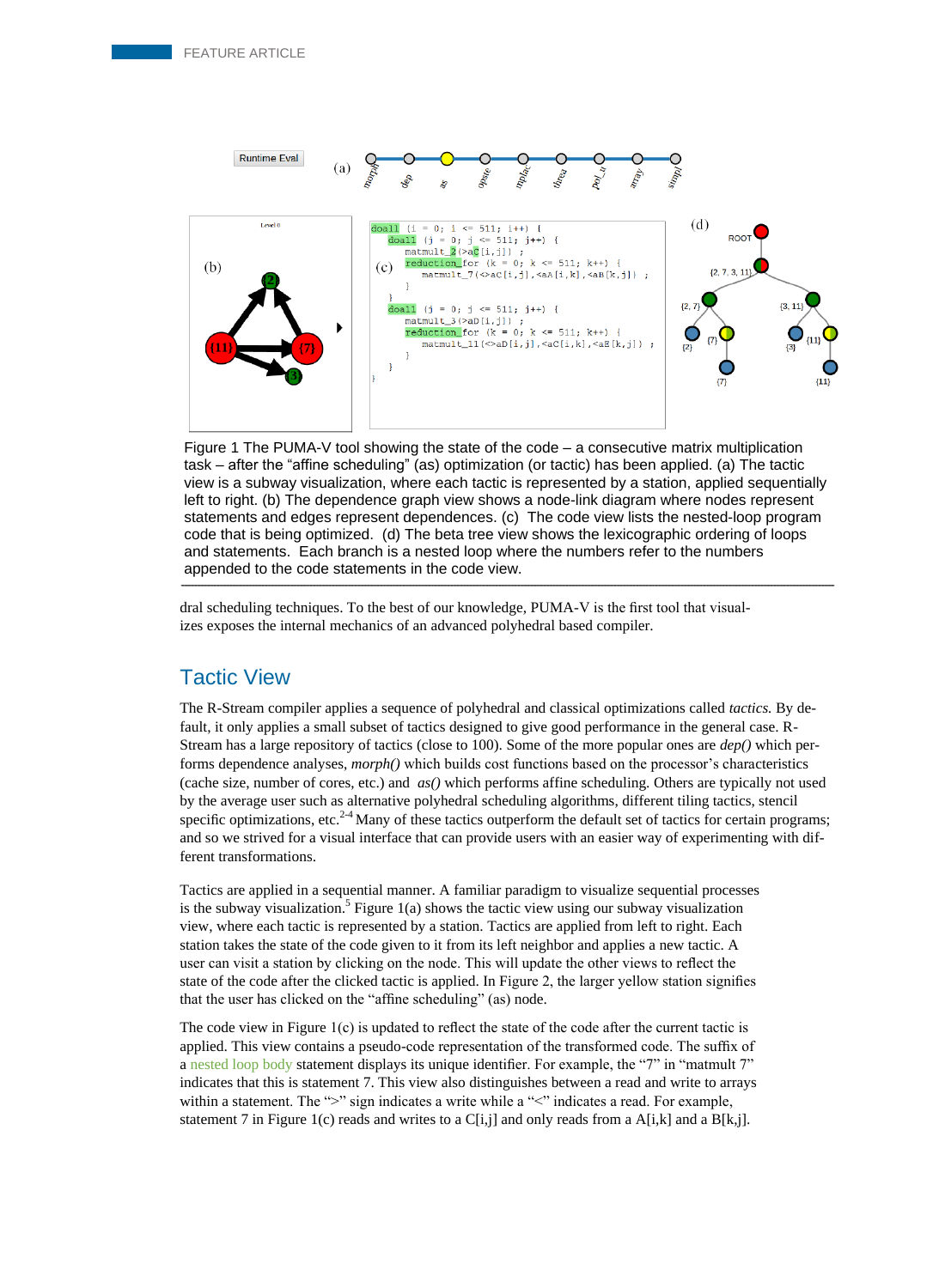

Figure 3: Result of clicking on the node labeled (2,5,7). The corresponding text in the code view is highlighted. The code here is from the Polybench benchmark suite <sup>1</sup> .

Changes from the previous tactic are highlighted in green. The *doall* and *reduction* loops highlighted in Figure  $1(c)$  indicate that the application of the "affine scheduling" (as) tactic has resulted in parallel loops. This indicates that the "as" tactic was responsible for exposing parallelism. This feature increases the transparency of the optimizations. Instead of just viewing the transformed code, the user can see exactly how each tactic changes the code.

The user can also add new tactics at any station in the view. By right clicking a station and selecting "Add Tactic", a popup will show the list of available tactics. Adding a new tactic causes the visualization to branch off a new subway line. This line is assigned an unused color and represents an alternative sequence of optimizations (see Figure 2). Different subway lines share the sequence of tactics up to the point where they diverge. In Figure 2, both the orange and light blue lines apply the "morph" and "dep" tactics before diverging into separate optimization sequences. Adding a tactic at the end of a subway line extends the line. There is no limit to the number of tactics that can be assigned to a subway line. This allows the user to experiment with different optimizations while keeping older sequences in a color coded format.

#### Beta Tree View

The beta tree view of Figure 1(d) shows the lexicographic ordering of loops and statements. It is a visualization of the β component of the scheduling relation of Figure 1(c). Since R-Stream stores this loop position information in a tree data structure, using a tree visualization was a natural choice. Inner nodes correspond to loops and leaf nodes correspond to statements. Each node is labeled by the IDs of the statements that it contains. The node labeled  $\{2,7\}$ , for example, contains nested loop body statement 2 and statement 7 (matmult\_2 and matmult\_7, see previous section).. Except for the root, each level in the tree corresponds to a loop level. Level 0 of the tree corresponds to the outer most loops. Level 1 corresponds to the next outer most loops, etc. Nodes below level 0 of the tree correspond to nested loops. The tree visualization also conveys a concise overview of the structure of the code. By looking at Figure 3, for example, we can see that statement 10 is nested under two loops and that statement 2, 5, and 7 share an outer loop. Additionally, clicking on a node in the beta tree highlights the related section of code in the code



Figure 2: The subway visualization used in the tactic view. Different colored lines represent different optimization paths that can be taken by the compiler. The orange and light blue lines diverge from the dark blue line after the "dep" station.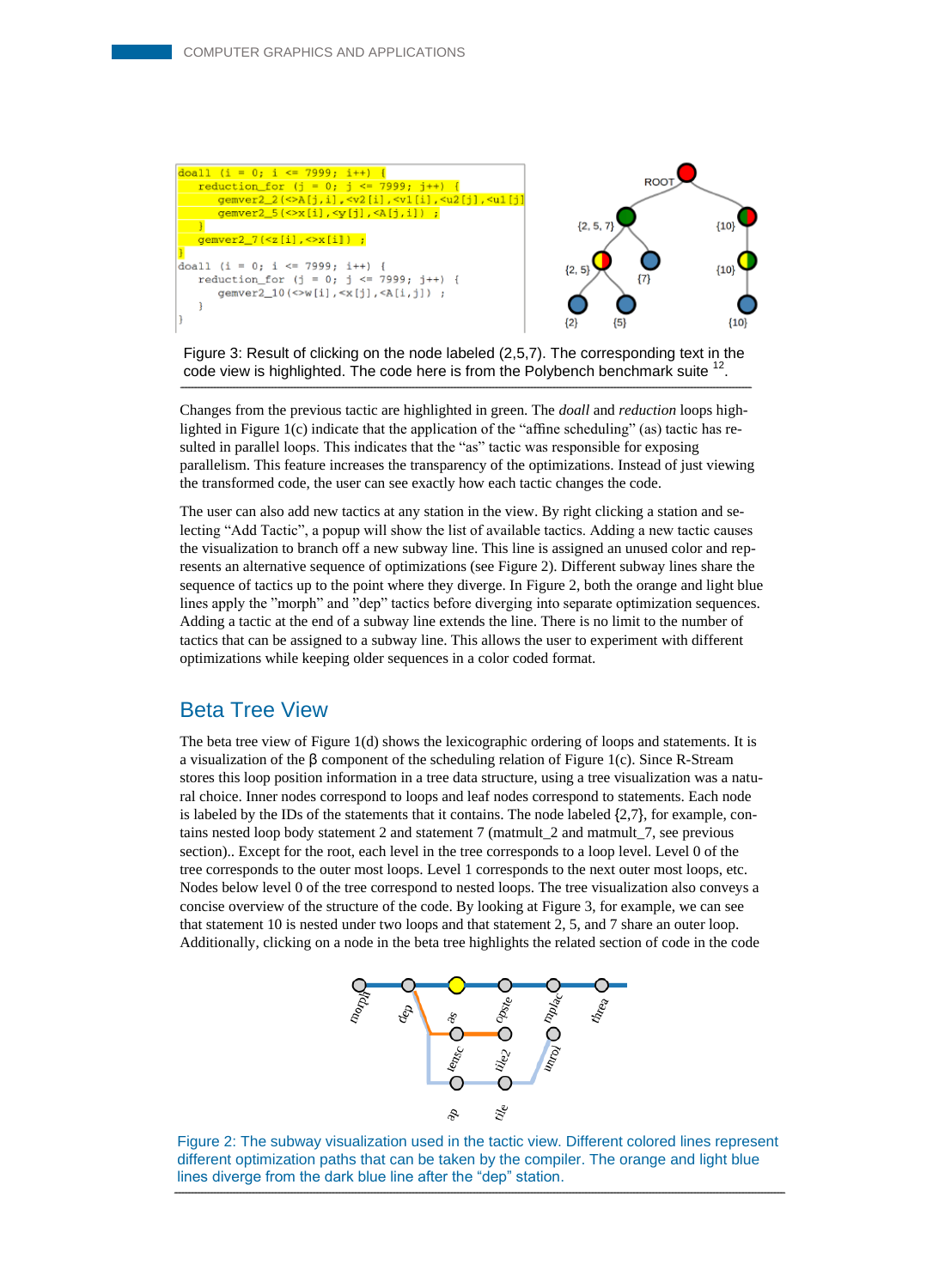

Figure 4: Loop interchange can be performed directly through the beta tree. Hovering over the node in (a) highlights permutable loops. A drag and drop action interchanges the loops (b)-(c).

view. This includes any nested loops and statements; as seen in Figure 3.

The two most important performance metrics in parallel computing are parallelism and locality which often present tradeoffs. In order to communicate both of these metrics to the user simultaneously we split the inner nodes (which represent loops) into two halves and colored each half with respect to one of the two metrics. The leaf nodes on the other hand are colored blue to indicate that they represent statements. The left half of an inner node is colored based on parallelism, while the right half is colored based on the array access stride of the loop. For parallelism, green corresponds to *doall* loops. Yellow represents *reduction* loops and red represents a *sequential*  loop. Doall loops contain the maximum amount of parallelism. Loops that have *doall* parallelism carry no dependences; and so each iteration of the loop can be executed simultaneously. Loops that are marked as *reduction* carry a dependence that results from an operation that is associative (e.g. addition, subtraction, etc.) and can be executed via a parallel reduction. Loops marked sequential have no parallelism and become simple *for* loops in the transformed code.

The right half of the nodes are colored from red to yellow to green based on a linear scaling of the stride. Red indicates a large array access stride, while green represents a low stride. The stride of a loop has important implications for locality. A low stride loop at the innermost position indicates good spatial or temporal locality (i.e. data is likely to be in cache when it is needed). An optimal ordering for loops with respect to stride is to have the red nodes at the top of the tree, yellow nodes in the center, and green nodes at the bottom. An example of this split color can be seen in node {2,5} of Figure 3. This node is colored yellow and red to indicate it represents a *reduction* loop with a high memory access stride. Although node colors are split based on parallelism and locality by default, radio buttons at the bottom of the tree allow the user to toggle between showing parallelism only or stride only views.

We also wanted to define a set of visual interactions by which users could perform code transformations directly in the beta tree. When the mouse hovers over a node in the beta tree, nodes that it can be interchanged with are highlighted (see Figure 4). By dragging the node and dropping it to a new position, the user can perform a transformation called loop interchange (i.e. permuting the order of loops in the loop nest). Loop interchange can be used to change the execution order of the loop nest to improve locality of reference. Entire loop nests can also be moved by dragging a node horizontally. This can improve data reuse by bringing statements that share data closer together. Figure 5(a-c) shows an example of moving the loop nests.

Users can also perform loop fusion or loop fission through the beta tree (see Figure 5(d-f)). Right clicking on a node gives the option to perform fusion or fission. Selecting fusion will highlight the nodes that are legal for loop fusion. Fusing statements that share data increases the likelihood that data is already in cache when it is needed. Fusing some loops, however, can lower the amount of parallelism, turning a *doall* loop into a *reduction* or *sequential* loop. Fission is the opposite of fusion and will split a single loop nest into multiple loop nests. In our tool, fission is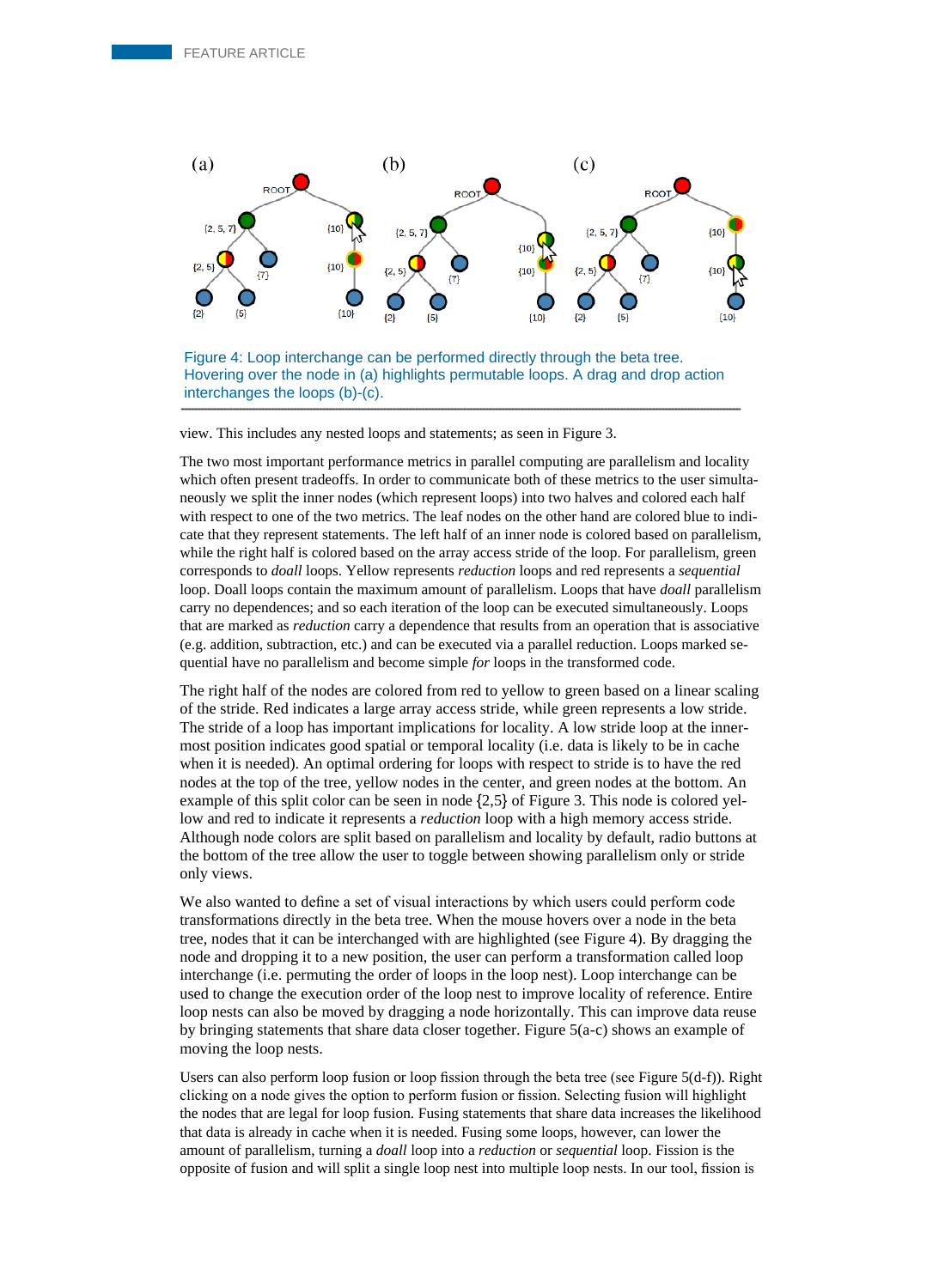![](_page_5_Figure_1.jpeg)

Figure 5: Some beta-tree operations. Reordering loop nests directly through the beta tree. Hovering over the node in (a) highlights swappable loop nests. A drag and drop action changes the loop nests (b)-(c). Right clicking on node 7 brings the option to perform fusion or fission (d). Selecting "Fuse Loop" highlights only loops where fusion is legal (e). Clicking node 10 causes the loops to fuse (f). Note that we lose the parallelism of the doall loop on 7.

only allowed on loop nests that contain multiple statements and will cause each statement to separate into an isolated loop nest.

The transformations available through the beta tree view are especially useful when used in conjunction with the dependence graph (Figure 1(b)); which uses heuristics to visualize whether a statement has good cache locality. The dependence graph highlights likely performance bottlenecks; and the user can perform a simple transformation through the beta tree to remove it.

## Dependence Graph View

The R-Stream compiler performs a dependence analysis to identify the legal transformations and the amount of parallelism available in the program. A part of this process is the construction of a dependence graph. In this graph, nodes represent statements, and edges represent dependences. The polyhedral scheduling algorithm used by R-Stream adds additional information to this graph to indicate the desirability of certain transformations. This effectively turns the dependence graph into R-Stream's cost model. A cost model is constructed for each loop level of the program based on heuristics and on the dependence representation. Transformations are determined on a level by level basis. Optimization decisions are made for the outer most loop level first; then the next loop level, etc. Figure 1(b) shows the cost model as a dependence graph visualization for the outer most loop level (i.e. level 0). In general, the dependence graph view shows the cost model for a particular loop level and allows the user to navigate to other loop levels via black triangles on either side of the view.

The dependence graph view is implemented as a polymetric visualization.<sup>6</sup> This view contains visual clues conveying a variety of performance heuristics relating to cache locality. Figure 1(bc) show sample code and its dependence graph. The color of the node indicates the amount of spatial or temporal locality available within a single statement. Good locality is achieved by minimizing the number of cache misses. Red indicates that the statement has poor spatial locali-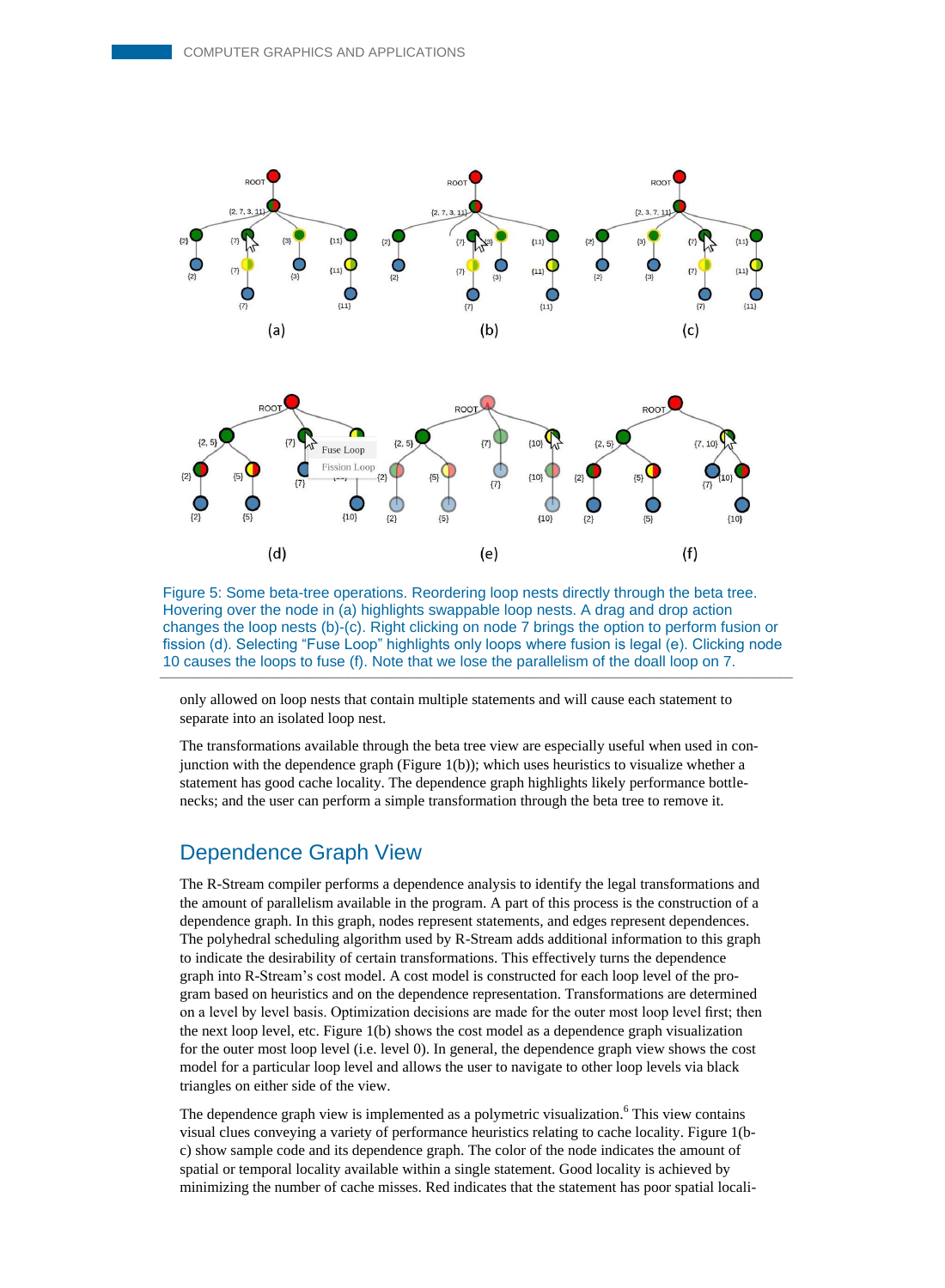![](_page_6_Figure_1.jpeg)

Figure 6: Performing transformations in the beta view causes the dependence graph view to update. Statements 7 and 11 in (a) exhibit poor locality. By performing loop interchange on statement 7 (b)-(d) the locality is improved (c).

ty; meaning the requested data is likely to be off cache. This is commonly caused by a high access stride of the innermost loop. Green indicates the statement has good spatial locality.

Edges between nodes indicate a dependence. This represents a producer / consumer relationship between the two statements in dependence. In Figure 1(b), the arrow points from node 7 to node 2; indicating that statement 2 writes to a memory location that statement 7 accesses (i.e. statement 7 depends on statement 2). The length of the edge is determined by the dependence distance (i.e. the number of loop iterations between the source and destination of the dependence). The width of the edge indicates the volume of data that is communicated between the two statements. Optimizations can be selected to change the length of the edge. Shortening an edge through fusion, for example, reduces the amount of time between the execution of two dependent statements; thus, improving the likelihood that data is in cache. Edge width, however, cannot be affected. Visualizing this metric can help users identify statements that communicate a lot of data and pick transformations that shorten the edge in the dependence graph view.

Dependences can also occur within a statement. This arises when a statement writes to a memory location at one loop iteration; and then reads from the same memory location at a later loop iteration. The size of the nodes in the dependence graph view indicates the intra-statement dependence distance. Larger nodes indicate a greater number of iterations between consecutive accesses; suggesting that the data communicated has likely been evicted from the cache. An example of this can be seen with statement 7 in Figure 1. We chose to use node size to represent intra-statement dependences because the view became cluttered and difficult to read when visualizing large self-loops.

We visualize performance heuristics relating to locality because memory bandwidth can often be a major performance bottleneck. It is also relatively easy to compute simple, effective heuristics to show the likelihood of a cache miss. Additionally, we already visualize the amount of parallelism through the beta tree view. Another performance heuristic we considered is the likelihood that a loop will be vectorized by a low level compiler (e.g. GCC). This, however, may not be as effective; since auto-vectorization greatly depends on the algorithms used by the low level compiler.

Size and color of the nodes as well as the length of the edges can all be affected by optimizations that change how data is accessed. In addition to the tactic view and the beta tree view, optimiza-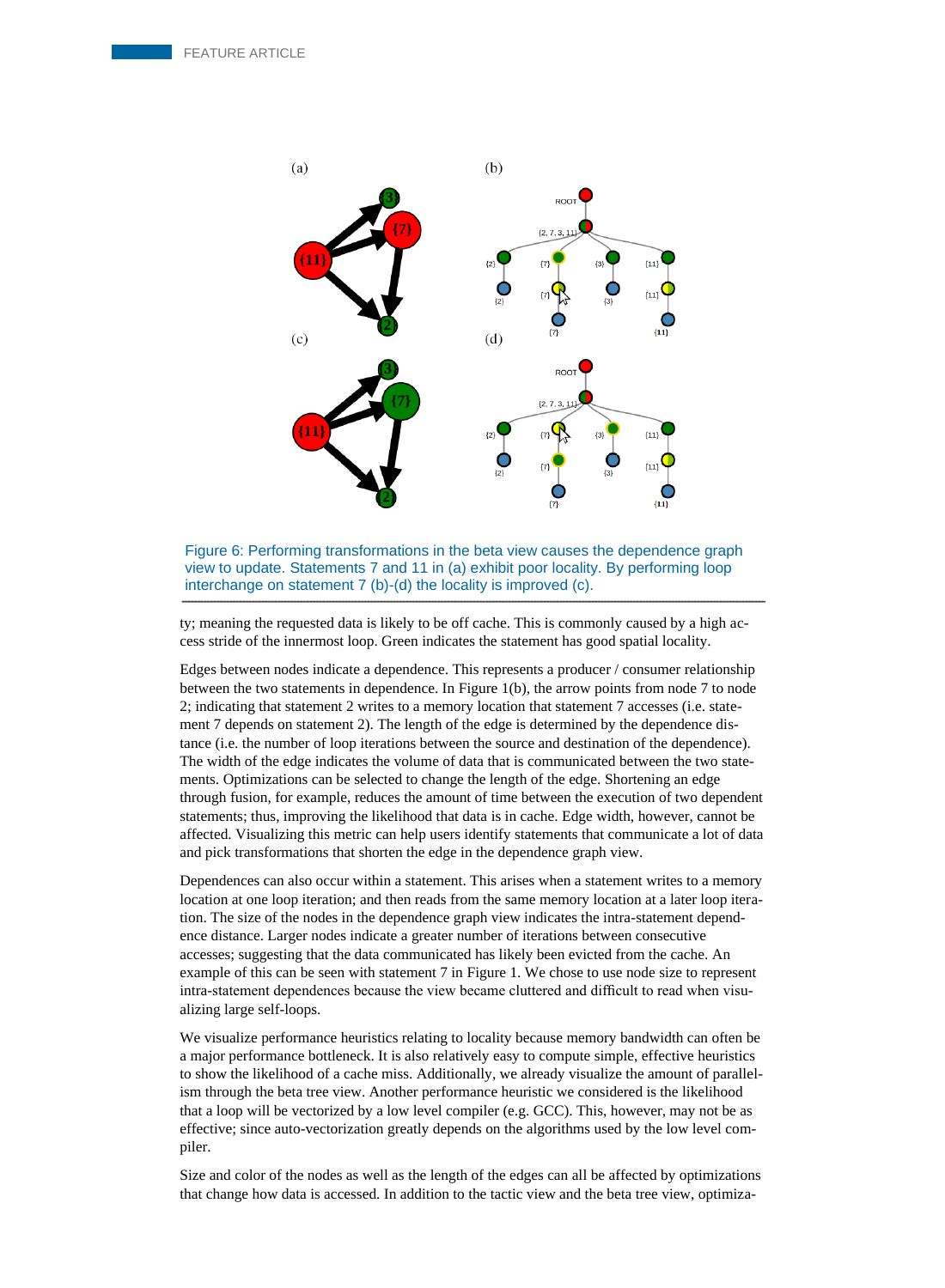![](_page_7_Figure_1.jpeg)

![](_page_7_Figure_2.jpeg)

tion decisions can also be affected by changing the dependence graph view. Values associated with the edges and nodes govern the desirability of certain transformations. A fusion score is associated with the dependence edges. This indicates the desirability of fusion among loop nests that contain the statements in dependence. Setting a high fusion score on an edge will increase the likelihood that the statements will be fused; thus, shortening the edge. Conversely, setting a high negative fusion score will encourage fission between the two statements; causing the edge to lengthen. Similarly, the nodes contain a value for the execution cost and SIMD weight. The execution cost represents the amount of computation associated with the statement. A high execution cost will cause R-Stream to view parallelizing the loops surrounding the statement as a high priority. This can improve parallelism at the cost of locality. A high SIMD weight encourages optimizations that allow the low level compiler (e.g. GCC) to vectorize the code. This is a type of inner loop parallelism that R-Stream enables through the use of pragma directives. PUMA-V exposes the fusion score, execution cost, and SIMD weight to the user for modification.

The dependence graph view acts as a proxy for good performance. The user's goal is to find transformations that make the nodes small and green and the fat edges as short as possible. Changing the transformations can be done by selecting different R-Stream tactics in the tactic view, modifying the fusion or execution costs associated with the dependence graph, or by explicitly modifying the loop ordering in the beta tree view. Changes made in any of these views will cause the dependence graph to update to reflect the performance characteristics of the transformed code. Figure 6 shows an example of how the dependence graph view highlights performance bottlenecks that can be fixed via the beta tree view.

## Chord View

The chord view is a new type of visualization which shows the access pattern of the program via a chord diagram. A chord diagram is a visualization used to show relationships between entities. Arcs are drawn between nodes arranged on a circle to show that the nodes have something in common. For our purposes, the nodes represent array elements and the arcs represent memory accesses. The goal of this view is to help non-expert users better understand concepts like spatial and temporal locality and their impact on performance.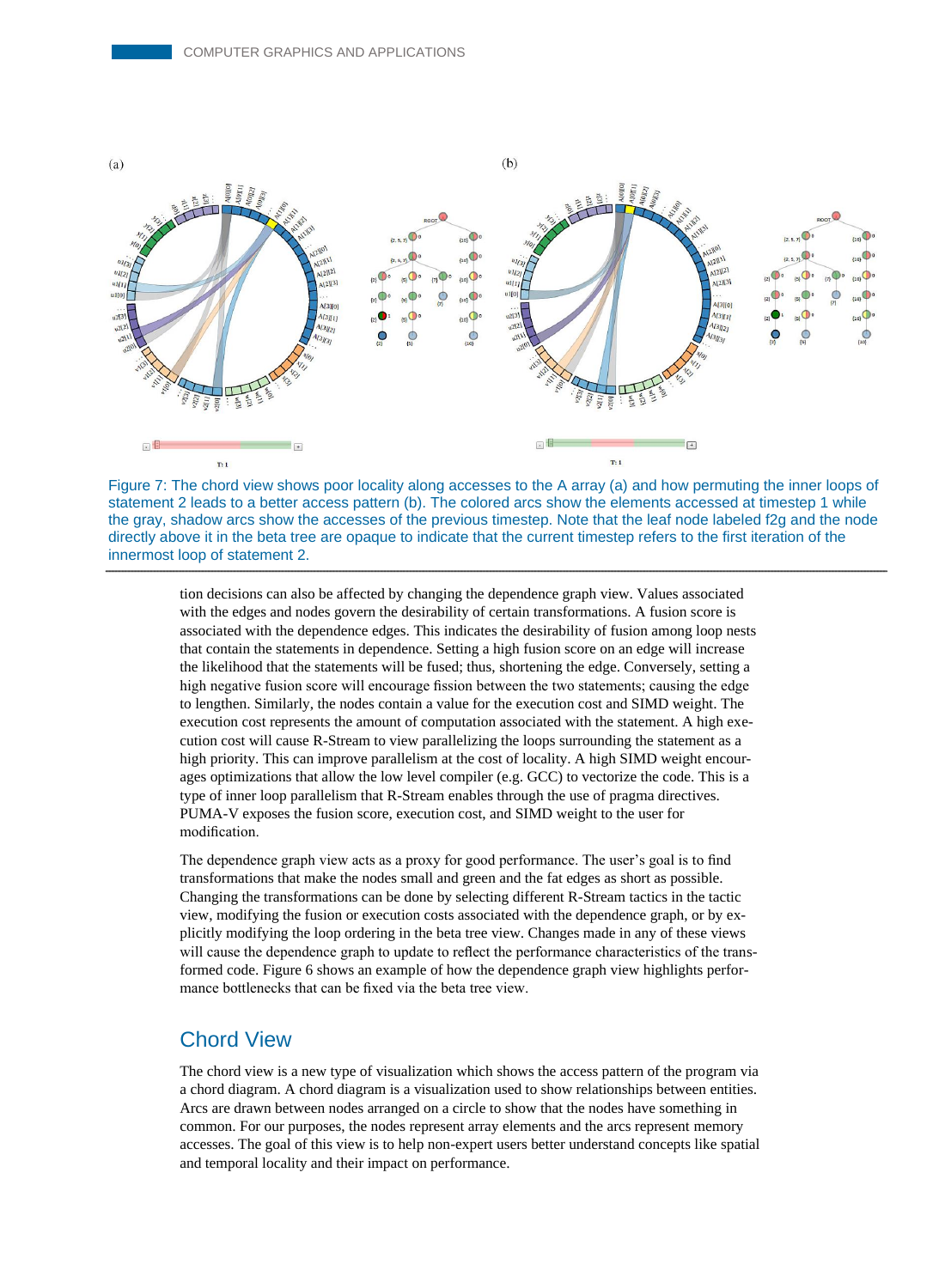This view maps arrays to a circle as seen is Figure 7. The nodes are colored based on the array in which it belongs. Arcs are colored based on the array being read from at the current timestep. The node highlighted in yellow represents the array element that is written to in the current timestep (i.e. the write element). For each timestep, arcs are drawn from the write element to the array elements that are read. This shows, in a single view, the memory footprint of a single iteration of one statement.

A slider at the bottom allows the user to select the timestep shown in the chord diagram. Shadow arcs are drawn for the previous timesteps to help clarify the access pattern. Large gaps between the color and shadow arcs indicate poor locality of reference. In Figure 7(a), for example, the program suffers from a bad access pattern as seen by the large gap between the color and shadow arcs along array *A*. Regions of the slider bar are colored from green (i.e. good locality) to red (i.e. bad locality) based the access pattern of the timesteps they represent. Specifically, the color is selected from a linear scale based on the stride of the innermost loop. This helps users quickly identify the regions that need inspection.

The beta tree view is replicated and shown next to the chord view. In addition to allowing the user to perform transformations like fusion / fission and interchange, this beta tree is augmented to provide additional context to the chord view. Nodes that do not relate to the current timestep are made transparent while opaque nodes indicate which iteration of a statement is being executed at the current timestep. The integer to the right of the inner nodes of the beta tree show the current iteration of the loop it represents. Together, this implies a mapping from timestep to statement and loop iteration.

Because loops can be parametric, we cannot perform this type of static analysis for each iteration. Even for loops with a constant trip count, displaying a chord diagram for each iteration is impractical, since there may be thousands of iterations. The size of arrays can also be too large to display each element as a node in the chord diagram. To address this scalability issue, chord diagrams are only produced for the first four iterations of each loop. The idea is that only a few iterations of each loop is needed to give the user a good idea of the access pattern. This limits the number of timesteps for which we need to produce visualizations. Similarly, only the first four elements of each dimension are displayed for each array. This is followed by a special ellipsis array element to account for accesses that do not fall within the first four elements of a dimension. The ellipsis element acts as a representative for the rest of the array and accesses not within the first four elements have arcs drawn to this node.

Although locality of reference is represented elsewhere in PUMA-V, the chord view displays a finer level of detail than the other views can provide. Whereas the beta tree and dependence graph can highlight which statements have bad locality, the chord view shows which array accesses specifically are the problem. The benefits of fusion are also more clearly shown in this view, as users can see exactly which array elements are shared between statements. Conversely, it is also obvious when R-Stream fuses two statements that should not be fused. This is observed as a type of ping-ponging effect where different arrays are accessed at each timestep. With the chord view a user can rapidly identify a bad access pattern at a range of timesteps, determine which statement the timesteps refer to, and perform a transformation in the beta tree to achieve better locality.

#### Tile Size View

Tiling is an important transformation that groups iterations of statements together so that they can benefit from data reuse. The goal is to maximize the likelihood that the data has already been read into cache when it is needed again. This is especially useful for statements that have an undesirable access pattern that cannot be addressed through loop interchange. Tiling is a combination of a strip-mine and an interchange. A loop is first strip-mined by a number of iterations (i.e. the tile size), and then the strip-mined loop is sunk to the innermost position.

The tile sizes determine how many iterations are grouped together and have important impacts on performance. If the tiles are too large then performance will suffer from cache capacity misses. If the tiles are too small, then the cache may not be fully utilized. Tiling is performed by a tiling tactic in R-Stream where the tile sizes are selected based on a heuristic. In PUMA-V, tile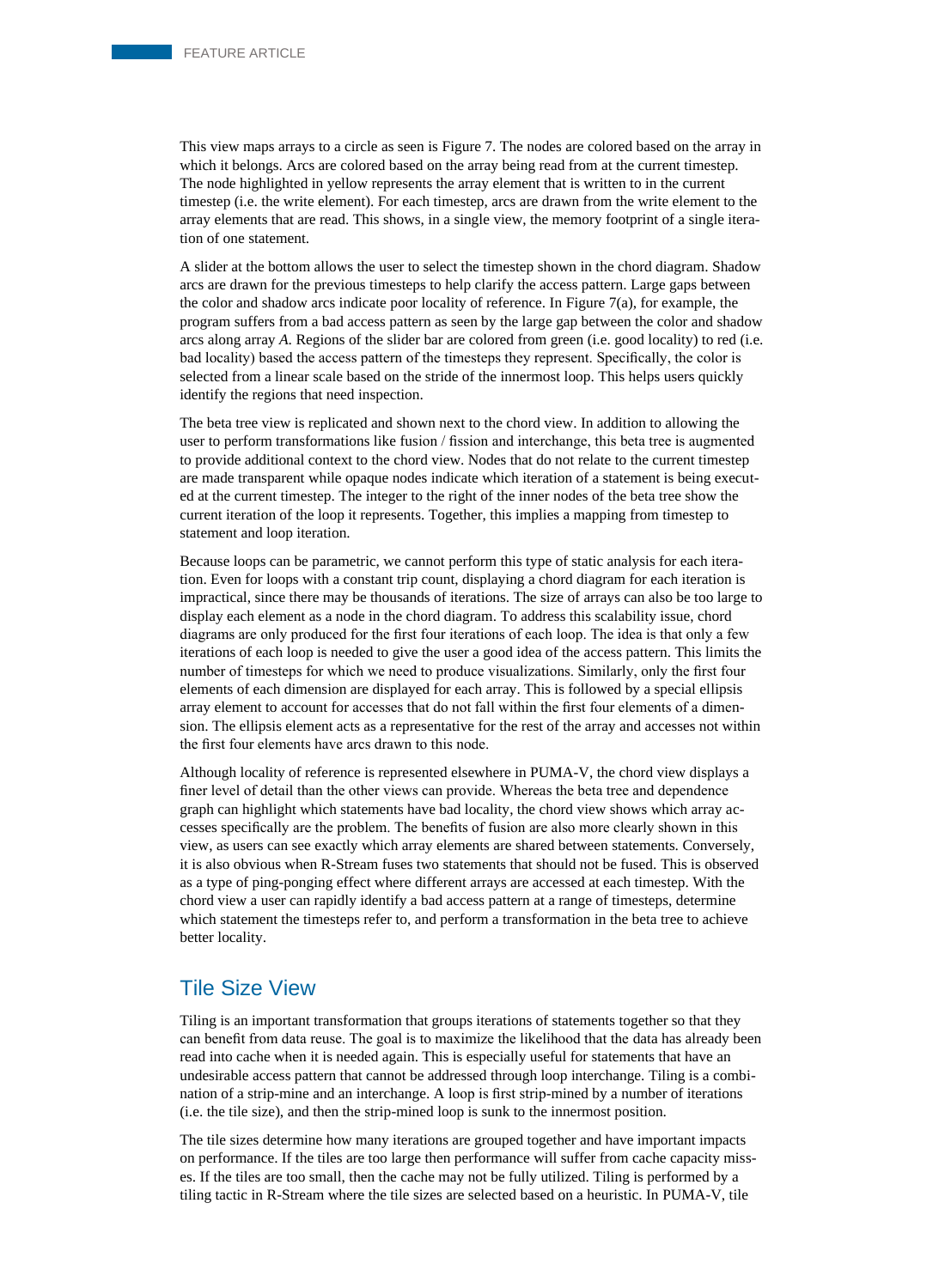![](_page_9_Figure_1.jpeg)

Figure 8: The tile beta tree view shows which loops will be tiled. The concentric arcs show the saturation of the three levels of cache based on the current tile size. The green, orange, and blue arcs refer to the L1, L2, and L3 caches respectively. The node outlined in yellow indicates that changes to the tile slider will affect the degree to which the corresponding loop will be strip-mined.

size selection is exposed to the user through a simple slider interface with a novel tree-based visualization to help guide him.

Figure 8 shows the tile size visualization. It is built from the beta tree prior to tiling. The large nodes represent loops that will be tiled. Clicking on any of these nodes switches the focus to the clicked node. A slider can then be used to set the tile size of the highlighted node. The nodes corresponding to tiled loops contain a visualization using three concentric arcs. These represent the saturation of the three levels of cache. The inner green arc represents L1 cache. The orange arc represents L2 cache and the outer blue arc represents L3 cache. Moving the slider changes each of the arcs. The appropriate level of cache is fully saturated when the arc completes to form a circle. This allows the user to make informed decisions about the size and shape of a tile.

The arc sizes within a node are computed based on the data footprint of the arrays accessed by the statements nested within the loop it represents. Specifically, for each statement, we take the image of the iteration domain under the access function of each array. Parametric upper bounds are added for each loop iterator. This produces a parametric footprint domain for each array. When the tile sizes are set, the parametric upper bounds are replaced with constants based on the tile sizes. The saturation is then computed by summing the area of each footprint domain. Since R-Stream performs rectangular tiling, the area is computed as the product of the length of each of the tile dimensions.

The arcs of a node at height *d* in the tree are drawn with respect to the first *d* dimensions of the tile. For example, the innermost node has a height of one in the tree and its arcs are drawn with respect to the first tile dimension. A node directly above it has a height of two and its arcs are drawn with respect to the first two tile dimensions. By changing the tile size of one node, all of its ancestors' arcs are updated as well. This lets the user see how each tile dimension adds data to the cache and set saturation limits based on the tile dimension.

#### **Scalability**

One potential weakness with the visualizations in this tool is scalability. As the number of statements increase, some of the views can become cluttered. The beta tree and dependence graph views are particularly vulnerable to visual clutter. A large number of statements can cause the beta tree to become too wide, thus preventing the entire tree from being displayed at once. The dependence graph view can become a tangled mess of nodes and edges where some dependences are occluded.

To address the issue of scalability, we include an additional "global view", shown in Figure 9(a). This view contains a single visualization of the beta tree. This view gives users a way to focus on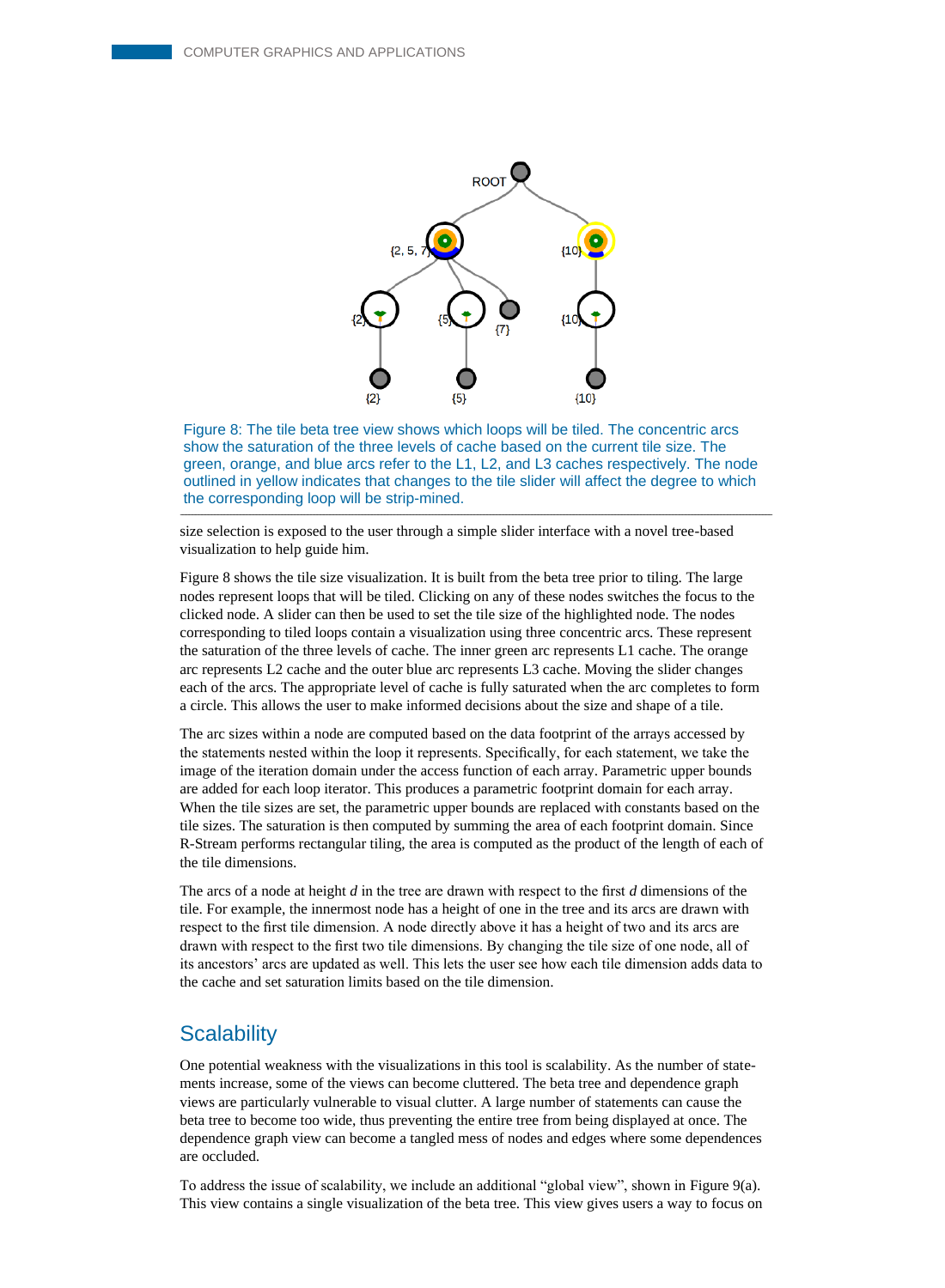![](_page_10_Figure_1.jpeg)

Figure 9: Beta-tree operations for scalability. (a) Clicking on the node in the global view will make all nodes transparent that do not contain statements 21, 23, and 24. The other views will be updated to show only these statements. (b) Updated beta tree view augmented with runtime performance data. The width of the first left edge is thicker than the right; indicating more time is being spent processing the left branch. Red branches indicate a high L2 cache miss rate.

a particular part of the program containing the performance bottleneck. By clicking on a node in the tree, the other views in PUMA-V will be filtered to only show the statements contained in the subtree rooted at the clicked node. This simple mechanism allows users to focus only on problem areas of the code by removing the visual clutter induced by insignificant statements.

#### Runtime Evaluation

The PUMA-V tool provides a means for gathering runtime performance data of the transformed code. In the upper left corner of Figure 1 is the "Runtime Evaluation" button. When clicked, C code is generated and the outermost loop in each loop nest is parallelized using OpenMP. The code is then compiled and executed. Performance data is gathered with the help of HPCToolkit and PAPI performance counters. The execution time is then reported and the beta tree visualization is updated to reflect the performance.

Figure 9(b) shows the beta tree after runtime performance data is gathered. The width of the edges is updated to reflect the distribution of execution time. Thicker edges indicate that more time is spent processing the statements in that branch of the tree. Edges are also colored to show auxiliary performance metrics. The user can toggle between setting edge color to represent the L2 cache miss rate or cycles per instruction (CPI). This gives a representation of the memory bandwidth and instruction bandwidth respectively. Green edges indicate a low L2 cache miss rate (low CPI) and red indicates a high L2 cache miss rate (high CPI). HPCToolkit does not always gather performance metrics for every branch of the tree. Black edges indicate that HPCToolkit has gathered the timing data but has not gathered data relating to the L2 cache miss rate or the CPI. Thin gray edges indicate that HPCToolkit has not gathered any data for that branch in the beta tree. The runtime evaluation allows users to take an iterative approach to optimizing code. Embedding the runtime performance visualization into the beta tree helps users see the problem areas of the code and perform appropriate transformations to alleviate the bottleneck.

Visualizing the runtime performance through the beta tree view has a few advantages. First, it helps conserve screen real estate. It is important for the user to be able to see all the views on one screen. We would not be able to add a new view for performance visualization without pushing some other view off the screen. Second, embedding the runtime information in the beta tree al-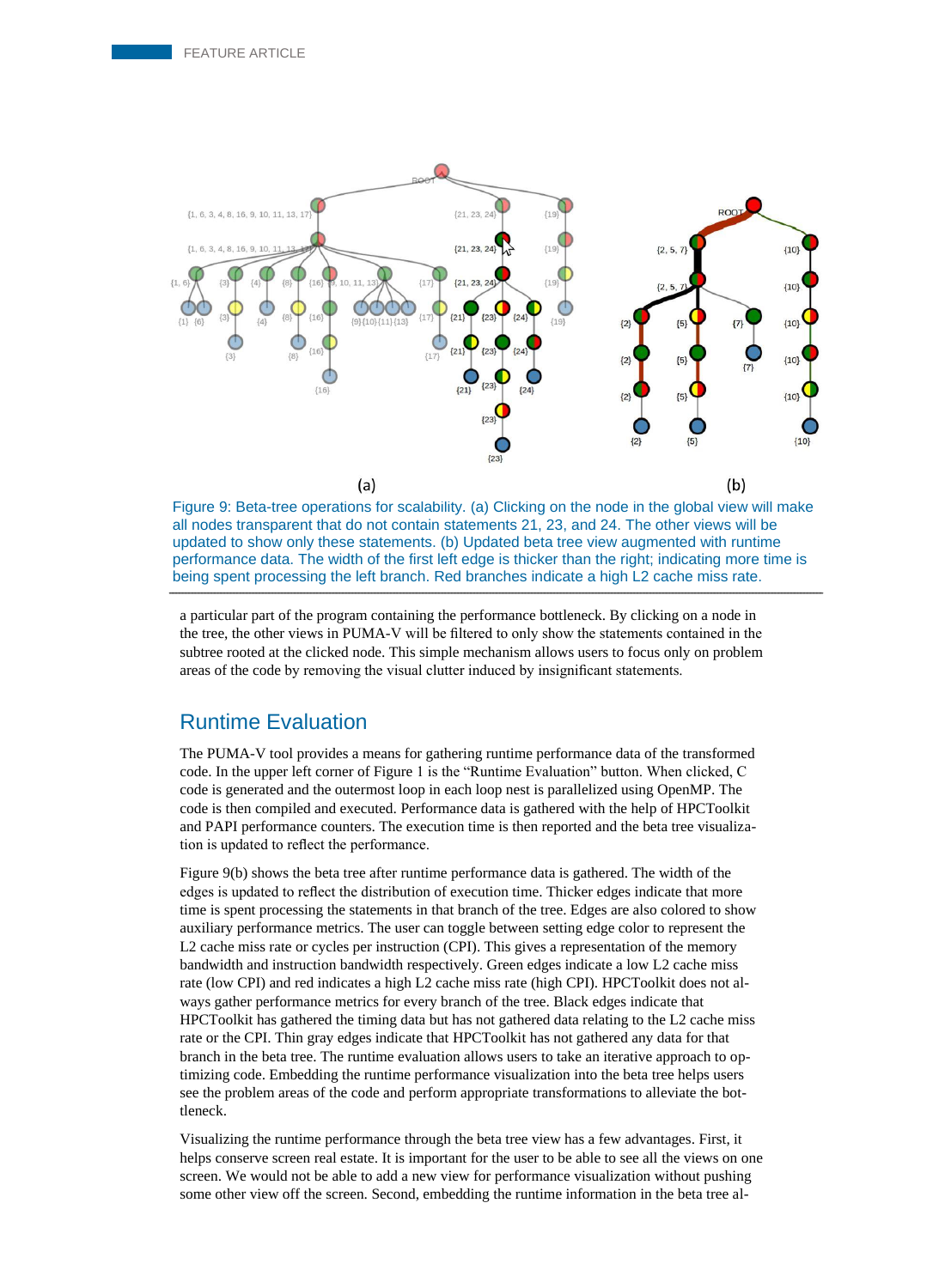![](_page_11_Figure_1.jpeg)

Figure 10: User study results. (a) Average time to the first transformation better than baseline R-Stream and the total completion time. Users spent an average of 7 minutes interacting with the tool before identifying a better transformation. Error bars show one standard deviation. (b) Average speed-up obtained for experts and non-experts. Experts achieved an average speed-up of 2.98 whereas non-experts obtained a speedup of 2.93. Error bars show the min and max speed-ups. (c) Average time to the first transformation better than baseline R-Stream for experts and non-experts. Non-expert users were able to identify better transformations twice as quickly, on average, compared to expert users. Error bars show standard deviation.

lows the user to see which loop nests contain bottlenecks. This is particularly useful for the L2 cache miss rate; which is often improved through a simple loop interchange. A user is able to identify a bottleneck, and resolve it through a single view.

# USER STUDY

We conducted a user study to evaluate the effectiveness of the PUMA-V tool. In this study, users were given full access to all features of the tool; including a number of polyhedral scheduling algorithms as well as classical compiler optimizations. The goal was to use the visualizations presented in this paper to apply manual transformations on several codes to optimize performance. The runtime of the user manipulated code was compared to that of the "baseline R-Stream" transformation for R-Stream version 3.15. Baseline R-Stream applies a set of default tactics without any options or additional optimizations. It is the transformation applied if R-Stream is run without any arguments.

In this experiment, we recruited six participants to perform semi-automatic optimization using the PUMA-V tool. All users had experience programming with the C programming language. Three of the users had a deep understanding of the polyhedral model and were considered experts. The rest of the users had no polyhedral background and were considered non-experts. The task was to optimize five separate programs of varying difficulty taken from the PolyBench benchmark suite v1.0<sup>7</sup> which has code for matrix multiplications, stencil operations (derivatives, finite differences, etc.), BLAS (basic linear algebra subprograms), and others.

Performance was evaluated on a 4 core machine with Intel Core i5-2520M CPU @ 2.50GHz and 32KB of L1 cache, 256KB L2 cache, and 3MB L3 cache. Our hypothesis was that users would be able to find a better transformation compared to the baseline R-Stream by using the PUMA-V tool. Participants would start with a visualization of the baseline transformations made by the R-Stream compiler. They were allowed to use all features of the PUMA-V tool. There was a time limit of 20 minutes on each problem but users were allowed to withdraw at any time. A trial would end when the user withdrew, exceeded the time limit, or felt that no other useful optimizations could be made. The goal was to outperform the optimizations made by the baseline R-Stream. Each session lasted roughly two hours.

For each experiment we measured the execution time of the transformed code and the completion time. We also measured the amount of time that had passed until a transformation was found that outperformed the baseline R-Stream transformed code. This acted as a measure of the amount of effort required to outperform baseline R-Stream. At the end of the study, each user was asked to fill out a survey about their experience using the tool.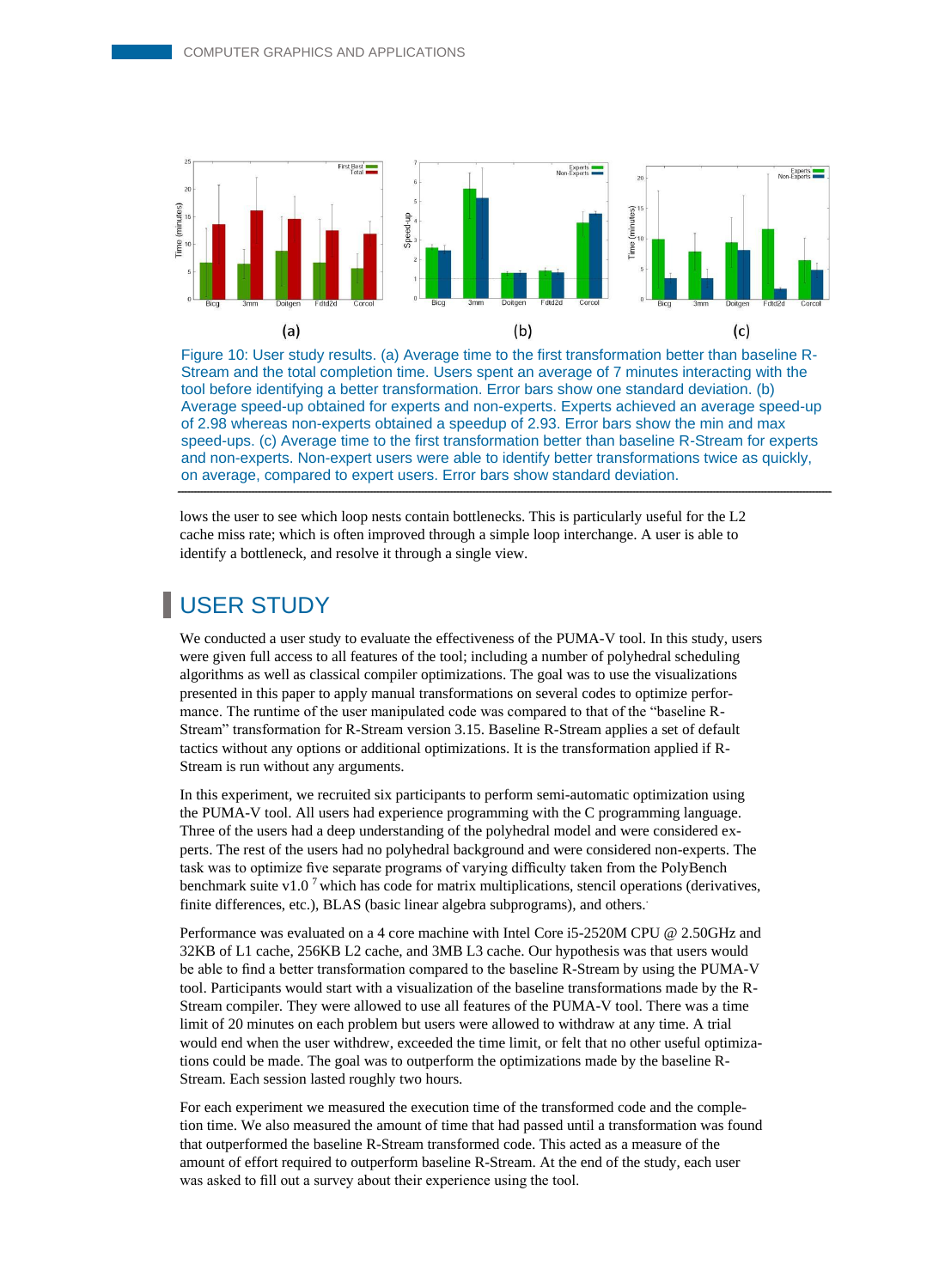We observed an average speed-up of 2.9, with respect to execution time, across all experiments. In general, baseline R-Stream did a good job at exposing parallelism; but would often make the wrong transformation with respect to locality. In many examples R-Stream would fuse statements where fission and loop interchange yielded better performance.

Figure 10(a) shows the average completion time and the time to the first transformation that outperformed the baseline R-Stream. Users spent an average of 14 minutes on each problem. On average, the first transformation that performed better than baseline R-Stream was found after 7 minutes and users continued interacting with the tool for another 7 minutes. This was especially true in examples with multiple statements that shared a significant amount of data. Users would find initial success by performing loop permutation and spent the remaining time exploring the tradeoffs between fusion / fission and loop permutation.

Figure 10(b) compares the speed-ups obtained by expert versus non-expert users. Experts outperformed non-experts in nearly every example; but only marginally. Expert users had an average speed-up of 2.98 versus 2.93 for non-experts. Figure 10(c) shows the amount of time before users arrived at a transformation that outperformed baseline R-Stream. On average, experts took twice as long before achieving a speed-up.

We observed that all of the expert users spent a significant amount of time reading the code. These participants were more accustomed to reading the code generated by a polyhedral compiler. They knew what performance characteristics to look for in the generated code and wanted to gain a better understanding of the computation being performed. They were also more deliberate when performing transformations. Experts would look at the code view to understand how transformations like fusion or interchange affected the generated code and to verify that the changes were taking place as they intended.

Conversely, users who were not familiar with the polyhedral model relied mostly on the visualizations. These users would avoid reading the code and took a more exploratory strategy. They quickly became more comfortable with the visualizations and were able to identify the transformations needed to remove the bottlenecks conveyed by the visualizations. This generally led to performance improvements in less time compared to expert users who relied heavily on the code view. Although inspecting the code view was time consuming, it did provide some useful insights.

If several loops have a similar access stride, the difference in color might be too subtle to differentiate in the beta tree view. This would be the case if, for example, one loop yielded spatial locality (i.e. a stride of one) whereas another loop yielded temporal locality (i.e. a stride of zero). Inspecting the code view would be required to determine the optimal loop ordering. This could be shown in the beta tree by ranking the loops based on stride, and coloring the nodes based on this ranking. This remains an item for future work.

Five of the six users agreed that the PUMA-V tool improved their understanding of the transformations made by R-Stream. The most popular views were the beta tree and chord view. A majority of the transformations were performed through beta tree interactions (i.e. fusion / fission and permutation). This was largely due to the simplicity of the interactions and how they relate to changes in the code (e.g. interchanging nodes in the tree corresponds to interchanging loops in the code). Users also noted that the chord diagram was particularly useful in determining whether to fuse statements. Expert users utilized the tile size visualization to varying degrees. One expert, in particular, noted that the arc visualizations were especially useful in guiding tile size selection. All users agreed that the polyhedral view was the least useful because it lacked a mechanism for guiding transformations.

# **CONCLUSION**

The study presented in this paper suggests that combining automatic methods with user intuition can lead to significantly better performance compared to automatic methods alone. We found that users were able to further exploit opportunities for optimization that R-Stream exposed with its initial transformations. In addition, our study also revealed some limitations in R-Stream's baseline transformations. Although R-Stream found optimal skewing / shifting and exposed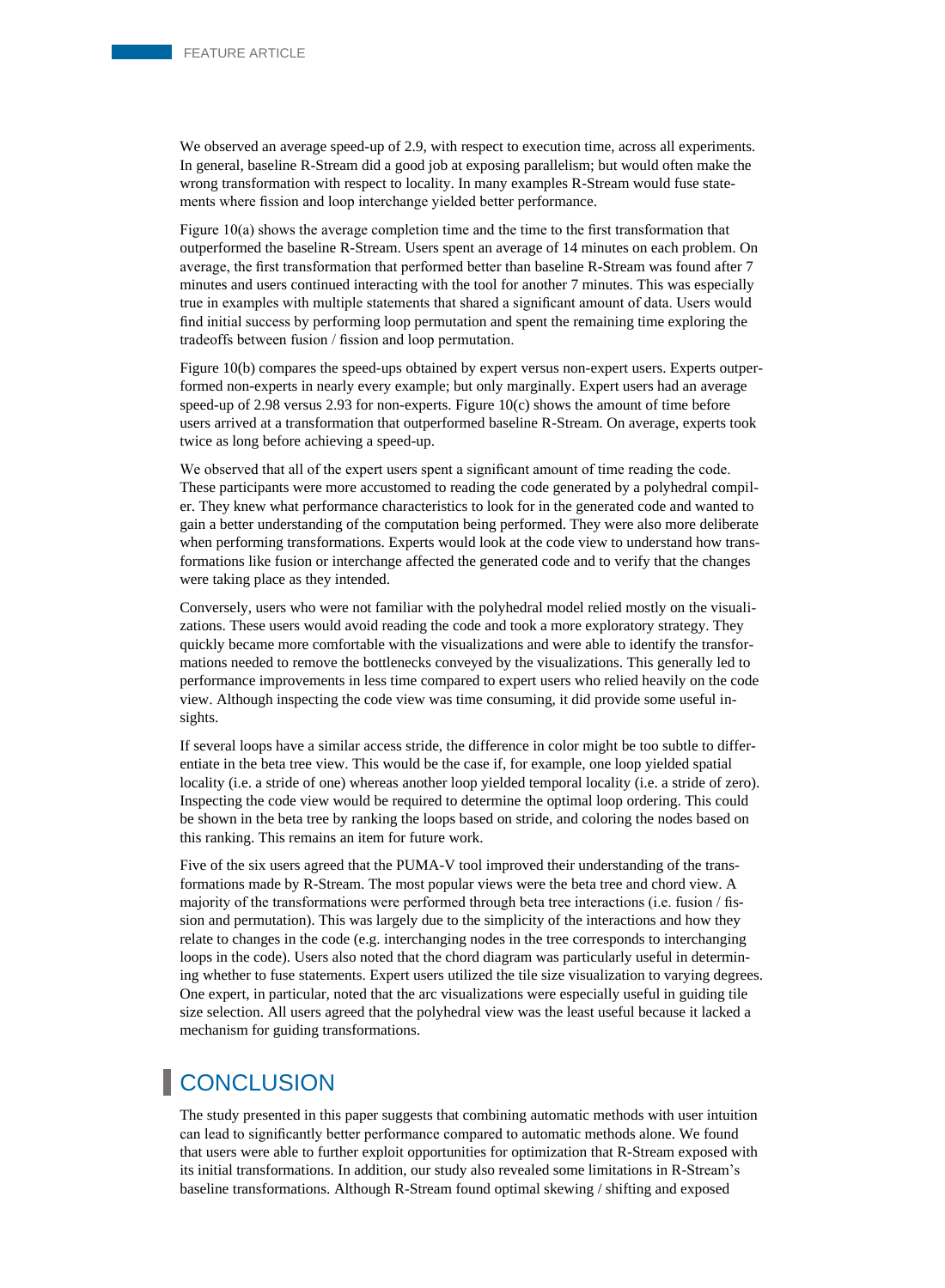maximal parallelism, the baseline transformations occasionally focused too heavily on fusion at the expense of access stride. This suggested that the cost model used by baseline R-Stream was not evaluating some of these tradeoffs properly. This may be resolved by using different optimizations or auto-tuning, but PUMA-V allows the user to fine tune the performance in a visually intuitive way. With these observations in mind, our expert users agreed that PUMA-V has high potential to be a useful tool for compiler developers. It can be used to identify frequently missed optimizations that developers should address and enrich the compiler with new optimization strategies.

The chord view is currently limited to only showing the first four iterations of each loop. This is to avoid visual clutter associated with large or parametric loops. The dependence and access patterns, however, may change throughout the execution of a program. To remedy this, we intend to allow the user to choose which iterations to visualize. This can also be augmented with a mechanism to highlight iterations of a loop that have an "interesting" dependence or access pattern (i.e. the pattern is different from most of the iterations). This remains an item for future work.

Finally, in addition to optimizing performance, PUMA-V can also serve as an important educational tool for teaching the polyhedral model. Some experts in our study had suggested this. Students can get a sense of how to perform some basic optimizations, why they are important, and how they impact the generated code.

## ACKNOWLEDGMENTS

This research was partially supported by NSF grant IIS 1527200 and DOE STTR Phase I/II grants DE-FOA-0000760/DEFOA-000101. Further support came from the MSIP (Ministry of Science, ICT and Future Planning), Korea, under the ICT Consilience Creative Program supervised by the IITP (Institute for Information and Communication).

# **SIDEBAR**

#### Software Visualization

Visualization has long been used to make sense of program structure. Ball and Eick convey information about large programs through the use of pixel or line representations, where each line in the view represents a line of code. $8^{\circ}$ Color is used to show code change history, compare programs, convey software complexity, and show execution hotspots where the programmer should focus his optimization efforts.

De Pauw et al. present a visual tool for exploring a JAVA program's runtime behavior.<sup>9</sup> A histogram shows CPU and memory resource consumption, which can also be used for hotspot detection. A graph view is available to convey references between objects which was found to be particularly useful for identifying memory leaks. An execution view that consists of color-coded stripes to show the execution time of different functions can help users identify bottlenecks. JaVis is another JAVA based software visualization tool.<sup>10</sup> It uses program traces to visualize and debug concurrent programs, with an emphasis on detecting deadlocks. UML diagrams are employed to visualize the traces.

#### Performance Visualization

Performance visualization is important for identifying bottlenecks and the best way to resolve them. VAMPIR is a performance visualization tool for analyzing MPI program traces. <sup>11</sup> It is capable of gathering and visualizing performance statistics and includes a zoomable timeline visualization for viewing problems at any level of detail. Jumpshot is another tool for visualizing MPI performance.  $^{12}$  It is capable of detecting anomalous durations; thus bringing users' atten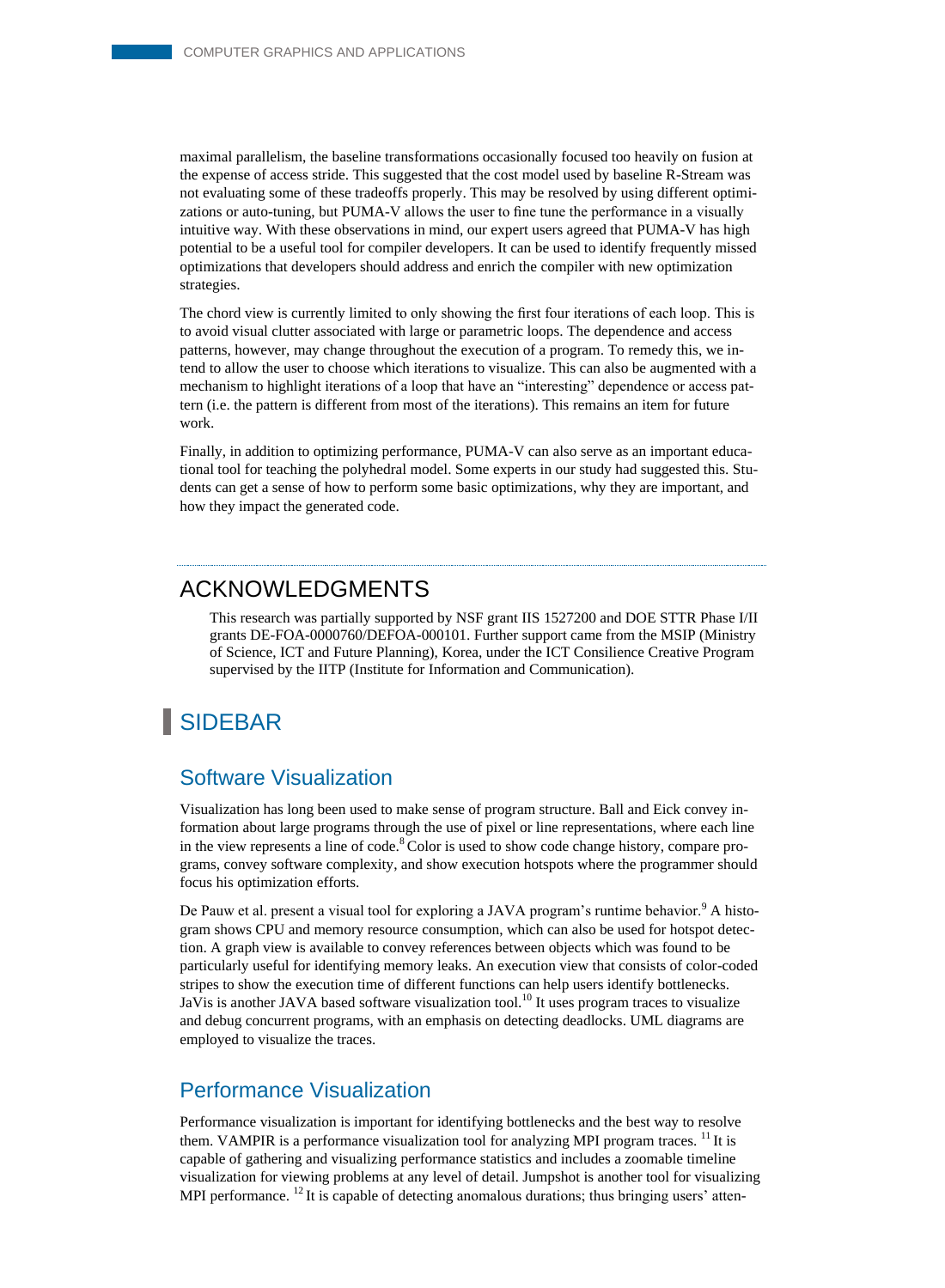tion to problem areas of the program. A timeline view is used to show the state of the different MPI nodes over time. Histograms were also used to convey performance metrics.

The memory trace visualizer is presented by Choudhury et al.<sup>13</sup> This tool enables analysis of memory access patterns throughout program execution. Visual representations are presented for different cache levels. Color is used to indicate read/write operations as well as cache hits and misses. The tool also includes animation to convey cache accesses over time. Cache behavior is represented via colored glyphs placed on three concentric rings representing main memory, L2, and L1 cache.<sup>14</sup> Animation is used to show how data is read from main memory to L2 and L1 cache levels and eventually evicted from cache.

## Polyhedral Model Visualization

Techniques for visualizing the polyhedral model typically involve visualizing the iteration domain The 3D iteration space visualizer visualizes the iteration domain and dependences of a loop nest.<sup>15</sup> Dependences are visualized as vectors, and provide a convenient way for users to identify and mark parallel loops. Tulipse is an Eclipse plugin that also includes a 3D visualization of the iteration domain and dependence vectors.<sup>16</sup> This tool includes an editable code view as well as run time performance visualizations to help the user identify the bottlenecks in the code. Para-Graph is another Eclipse plugin for visualizing and tuning parallel programs.<sup>17</sup> This tool uses the CETUS compiler to automatically identify parallel loops.<sup>18</sup> CETUS performs some analysis to identify if a loop can be parallelized. However, it does not transform code to expose parallelism. The main visualization consists of a control flow graph augmented with dependence information.

The Clint tool is an interface with multiple views for manipulating polyhedral transformations through visualizations.<sup>19</sup> Users can use mouse interactions to change the shape and position of the iteration domain. An editable code view is then updated to reflect how those changes translate to source code transformations. Our own work is a precursor of the system presented here.<sup>20</sup> This early prototype, however, lacks several important features and it also did not provide a user evaluation to gauge efficacy. For the current work, the beta tree view was augmented to convey array access stride and parallelism type simultaneously. Second, we created the chord and tile size visualizations to convey array access pattern and tile size/shape, respectively. Finally, a "global view" was added to allow the user to focus in on specific parts of the program being optimized.

## REFERENCES

- 1. B. Meister, N. Vasilache, D. Wohlford, M. Baskaran, A. Leung, and R. Lethin, "Rstream compiler," Encyclopedia of Parallel Computing, pp. 1756–1765, 2011.
- 2. A. W. Lim and M. S. Lam, "Maximizing parallelism and minimizing synchronization with affine partitions," Parallel computing, vol. 24, no. 3, pp. 445–475, 1998.
- 3. C. Ancourt and F. Irigoin, "Scanning polyhedra with do loops," ACM Sigplan Notices, vol. 26, no. 7, pp. 39–50, 1991.
- 4. K. Stock, M. Kong, T. Grosser, L.-N. Pouchet, F. Rostello, J. Ramanujam, and P. Sadayappan, "A framework for enhancing data reuse via associative reordering," ACM SIGPLAN Notices, vol. 49, no. 6, pp. 65–76, 2014.
- 5. J. Scott, "Automatic layout of metro maps using multicriteria optimisation," Ph.D. dissertation, Kent University, 2008.
- 6. M. Lanza and S. Ducasse, "Polymetric views-a lightweight visual approach to reverse engineering," IEEE Transactions on Software Engineering, vol. 29, no. 9, pp. 782– 795, 2003.
- 7. L.-N. Pouchet. (2012) Polybench: The polyhedral benchmark suite. [Online]. Available: http://web.cse.ohio-state.edu/ pouchet/software/polybench
- 8. T. Ball and S. G. Eick, "Software visualization in the large," Computer, vol. 29, no. 4, pp. 33–43, 1996.
- 9. W. D. Pauw, E. Jensen, N. Mitchell, G. Sevitsky, J. Vlissides, and J. Yang, "Visualizing the execution of java programs," Software Visualization, pp. 647–650, 2002.